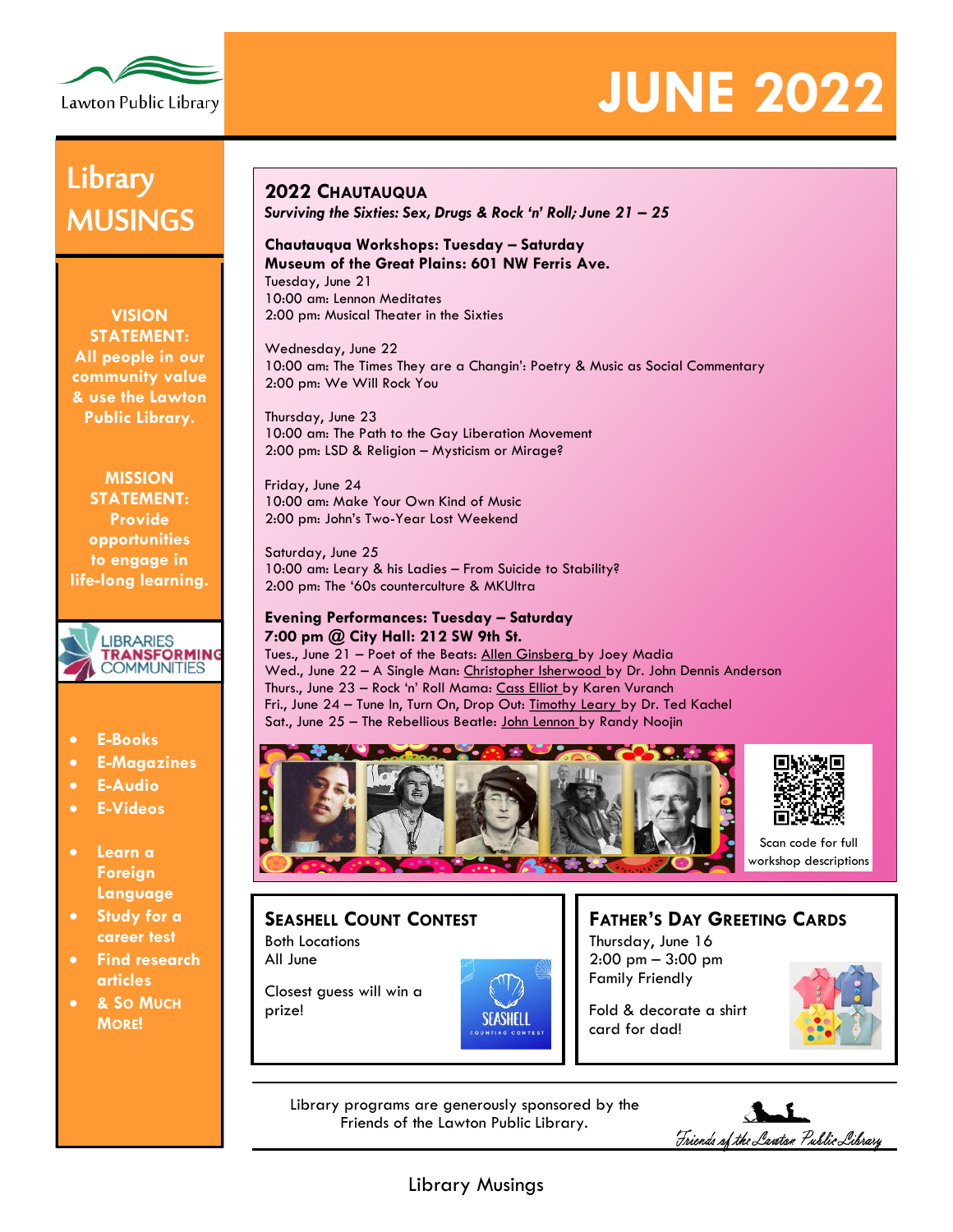## **CHILDREN**

### **EARLY READER'S ACADEMY**

Age-based classes that promote school readiness skills for our youngest readers.

### **TUESDAY STORYTIME @ THE PARK**

Tuesdays, June 7, 14, 21, 28 10:00 am – 10:30 am Ages 0 – 10 & Caregivers



At Patriot Pavilion in Elmer Thomas Park. Explore early literacy through fingerplays, rhymes, stories, songs, & music. Thirty minutes of singing, talking, reading, & moving.

### **KID TIME @ CHICK-FIL-A**

Monday, June 20 9:00 am – 10:00 am

Join us for storytime, arts & crafts, & an appearance by the Chick-Fil-A cow! Free coffee available for parent or guardian.

Chick-fil<sub>i</sub>L Cache Road FSU

### **MAKER STATION**

Dream, craft, build, & create! See what's

June: Scavenger Hunt

All June All Ages

month.



**SIT, STAY, READ: LITERACY DOGS!** Thursday, June 23 (4th Thursdays)

5:00 pm – 5:45 pm; Ages 5+

Read to a dog! 15-minute sessions will be available to each child to help boost their reading skills. Bring a book of your own or borrow one of ours. Co-sponsored with local Paws with Love volunteers.



**MONTHLY CONCEPT**

During the summer, schedules change & routines are harder to keep. It is important to keep reading, talking, singing, writing, & playing with your child so their early literacy skills continue to grow. In fact, studies show that kids who don't keep up a reading routine in the summer can lose the skills they learned in the school year! Look for programs (like Summer  $@$  the Library!) in your community that will be fun & provide opportunities for your child to learn.

**KIDS WRITING STATION** All June Ages 5+

Write a letter to Madeline! Give kids the "write stuff" to become better readers! **Handwriting** improves kids' reading & comprehension skills.



### **LOCATIONS & HOURS**

lawtonok.gov/departments/library

**Main Library** 110 SW 4th Street Lawton, OK 73501 580.581.3450

Mon – Wed 9:00 am – 8:00 pm Thu – Sat  $9:00 \text{ cm} - 6:00 \text{ pm}$ Sun Closed

**Kathleen Wyatt Nicholson Branch Library** 1304 NW Kingswood Road Lawton, OK 73505

Tue & Thu 12:00 noon – 5:00 pm Sat 10:00 am – 3:00 pm

### **LIBRARY BOARD**

580.581.3457

The next library board meeting is Wednesday, June  $1 \text{ } \textcircled{a}$  4:00 pm. The public is invited to all meetings.

Chair Patty Neuwirth Susan Kremmer Member Frantzie Couch Member Ellouise Love Member Vacant

### **FRIENDS OF THE LIBRARY**

The Friends of the Library meet quarterly. The next meeting is Monday, July 25 @ 12 noon.

Support your Friends of the Library. Become a member today! Annual membership is just \$10.00 per person or \$20.00 per family.



**READ FOR A LIFETIME! LEVELS OF LITERACY AS YOU GROW**

Register for ongoing reading challenges @ https://lawtonok.beanstack.org

Summer Reading begins June 1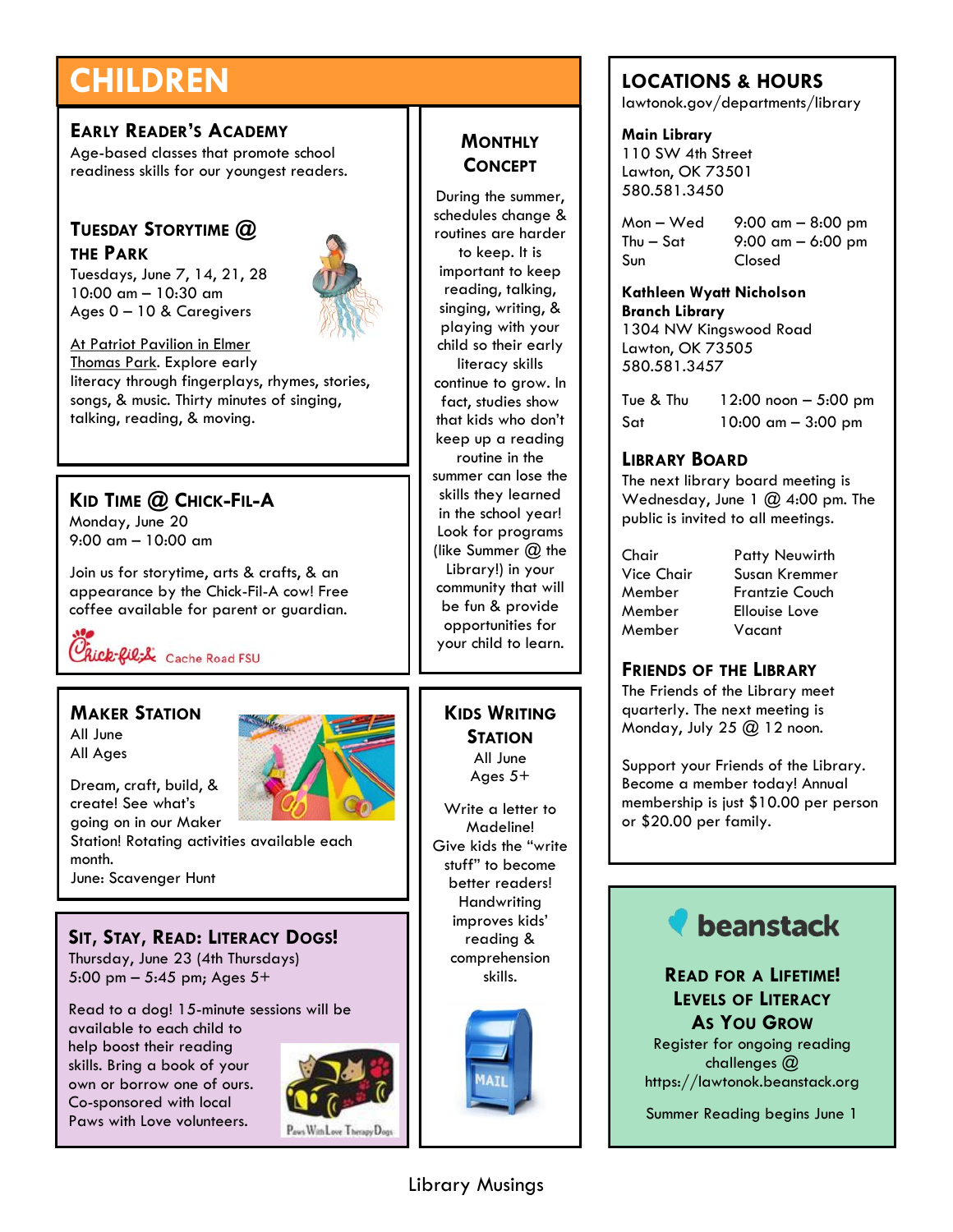## **CLUBS & GROUPS TEENS**

### **PAGE TURNERS FICTION BOOK CLUB**

Tuesday, June 14 6:00 pm – 7:00 pm

This month's book is *American Dirt* by Jeanine Cummings. Next month's book is *Someone We Know* by Shari Lapena, which is about a teenager who snuck into neighbor's houses & discovered deadly secrets. Call 580.582.3450 option 2 or 3 to reserve a copy of next month's book.

### **YOUNG ADULT BOOK CLUB @ VIRIDIAN COFFEE SHOP**

Thursday, June 9 6:00 pm – 7:00 pm Ages 18 – 35

This month's book is *The Vanishing Half* by Brit Bennett. Next month's book is *Salt to the Sea* by Ruta Sepetys, which is a historical fiction novel about the sinking of the Wilhelm Gustloff, a German cruiseliner that was meant to transport German civilian refugees to safety from the advancing Red Army. Call 580.581.3450 option 4 to reserve a copy of next month's book.

### **COVER-TO-COVER BOOK CLUB**

Tuesday, June 21 6:00 pm – 7:00 pm

This month's book is *The Keeper of Lost Things* by Ruth Hogan. Next month's books is *The Last House Guest* by Megan Miranda, in which a wealthy girl is murdered in a summer vacation town. Call 580.582.3450 option 2 or 3 to reserve a copy of next month's book.

### **INTRODUCING: THE FAMILY HISTORY GUIDE: SOUTHWEST OKLAHOMA GENEALOGICAL SOCIETY (SWOGS)**

Monday, June 20 6:30 pm – 8:00 pm

Terry Ernest, former director of the Lawton Family History Center, will introduce the new learning, research & training website "The Family History Guide." All are welcome to attend.



### **ONE-ON-ONE COMPUTER HELP**

Need help to learn about computers or electronic devices? Don't worry. We can help. Call 580.581.3450 to schedule an individualized appointment.

### **GET THE NEWSLETTER ONLINE**

**To receive the library's monthly newsletter in your email, send an email to: librarynews@lawtonok.gov with "subscribe" in the subject line.**

## **MERICA** nid



### **TEEN ADVISORY BOARD**

Tuesday, June 7 4:00 pm – 5:00 pm

Wanted: dedicated teens with innovative ideas to give input on programs &



events at the library. It's your library...make a difference!

### **TEEN GAME NIGHT**

Tuesday, June 7 5:00 pm – 6:00 pm Ages 12 – 18

Join us for a night of friendly competition. Variety of board games available.



### **TEEN MOVIE NIGHT: PITCH PERFECT**

Tuesday, June 14 5:00 pm – 6:30 pm Ages 12 –18



Join us for movie night & watch "Pitch Perfect." PG-13; 112 Minutes

### **TEEN CRAFT: OCEAN BOTTLES**

Tuesday, June 28 5:00 pm – 6:00 pm Ages 12 – 18

Take the ocean view with you wherever you go with this ocean bottle craft! Supplies limited.



Library Musings

Ages 12 – 18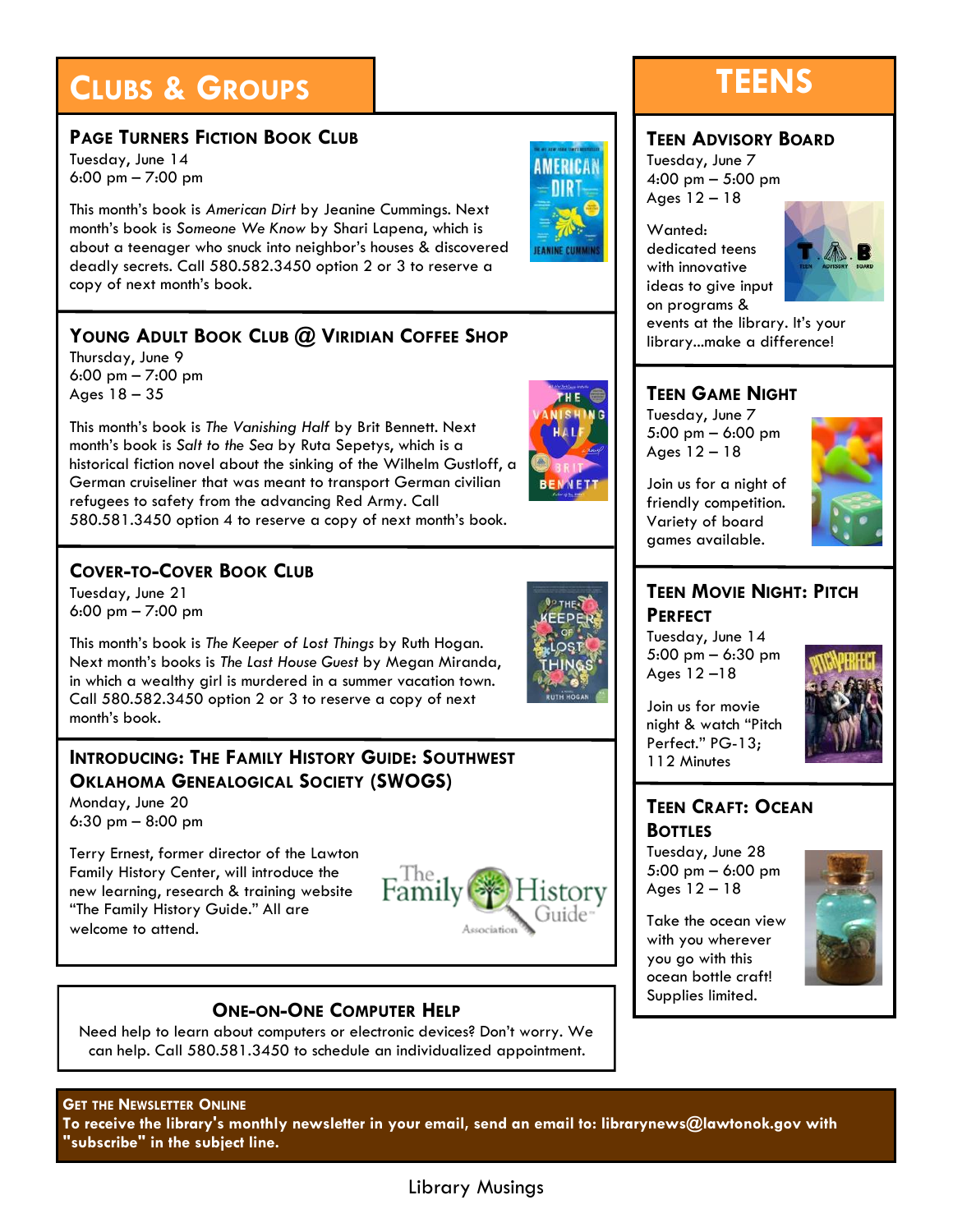## **EVENTS & CLASSES**

### **RECORD EXPUNGEMENT CLASS**

Thursday, June 9 5:00 pm – 6:00 pm Ages 18+



Know the Law – Expunging a criminal record.

Attorney Michael Wilson will give a presentation on how to expunge your records. Learn the steps & see if you qualify.

### **ADULTISH TRIVIA NIGHT**

Wednesday, June 22 6:00 pm – 7:30 pm Ages 16+

Feeling smart? Come test your knowledge of general trivia! Prizes await the winning team



### **SWOK TRAILS FEST** *EXPLORERS OF THE WILD* **SCAVENGER HUNT**

Friday, June 17 5:00 pm – 5:45 pm Family Friendly

Visit the StoryWalk™ at Elmer Thomas Park & pick up a scavenger hunt sheet. Walk the Storywalk™ & examine the pages to find each scavenger hunt clue. Return your completed scavenger hunt to the Library's booth & be entered in a drawing to win a prize!

**The prize drawing will be during the Trails Fest closing ceremony: Saturday, June 18 @ Cameron University Aggie Rec Center. MUST BE PRESENT TO WIN.** 

For more information on the SWOK Trails Fest weekend, visit the Fit Kids of Southwest Oklahoma Facebook page.

### **SECOND SATURDAY BIKE IN THE PARK: ELMER THOMAS PARK, STARTING BY THE ARMORY**

Saturday, June 11 9:00 am – 11:00 am All Ages

Fun gathering to inspire physical activity while riding bikes! Pick up a scavenger hunt at the library's table & complete to be entered into a drawing for a prize. Helmets required.



### **OUTREACH SERVICES**

In an effort to expose young kids to books at a very early age, the Lawton Public Library offers outreach services to child care centers & preschools. We can visit your location to promote books & events that the library has to



### **HAVE YOU CHECKED OUT THE LIBRARY OF THINGS?**

**We have more than books available to check out at the main library. Browse our collection of items & try before you buy. Borrow a light therapy lamp, sporting equipment, household tools, & more!**

### **For a full list of items to check out:**

**[https://www.lawtonok.gov/departments/library/](https://www.lawtonok.gov/departments/library/about-us/library-things) [about-us/library-things](https://www.lawtonok.gov/departments/library/about-us/library-things)**

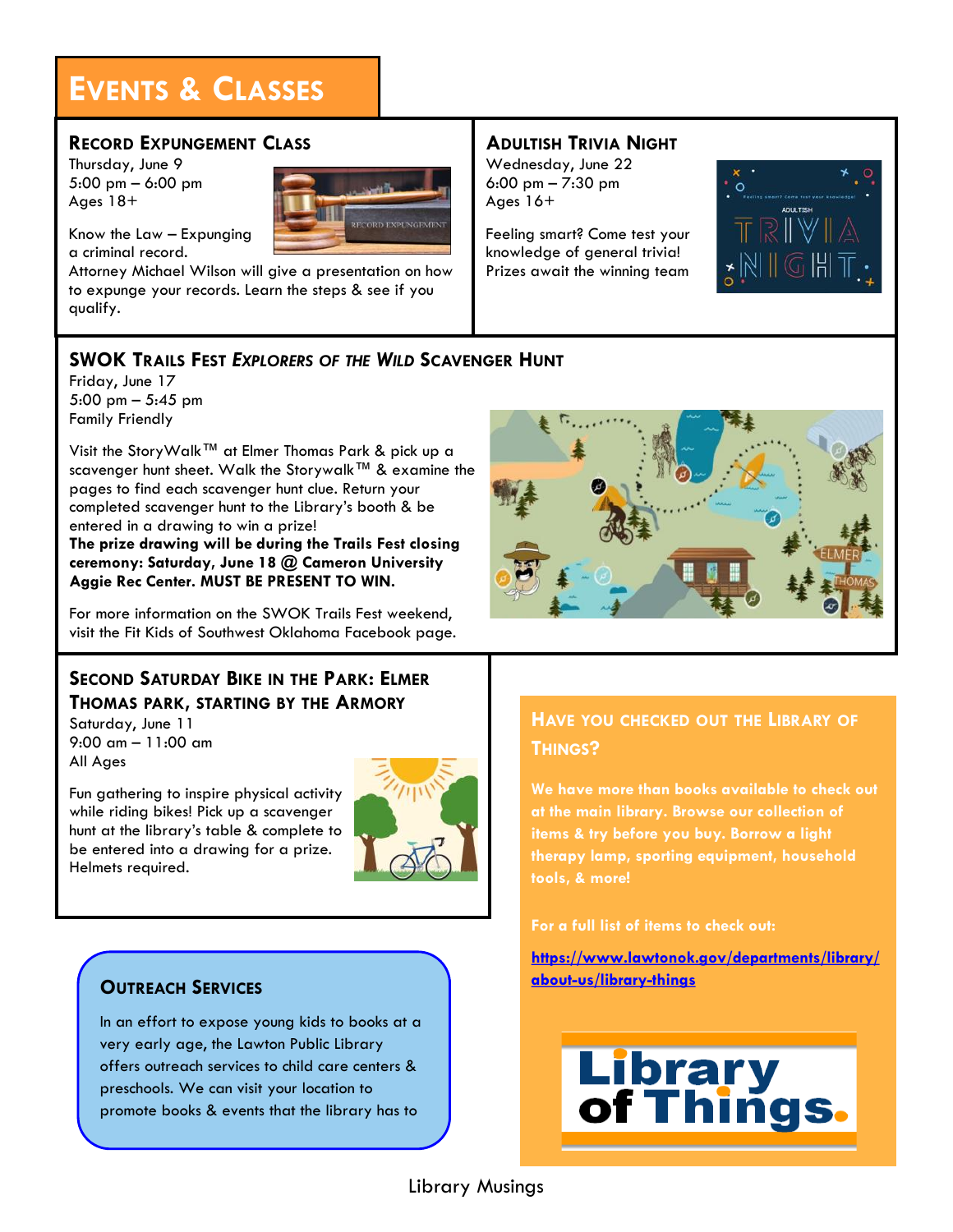

## **2022 Kid** Summer @ the Library

- The kid program is for babies  $-$  6th grade\*.
- Register anytime from June  $1 -$  July 31.
- Register at lawtonok.beanstack.org or download the Beanstack app in your iTunes or Google Play store.
- Be honest about the books you read.
- Books you read or books that are read to you count (including books on CD).
- No prizes will be given the first week.
- You can only complete one program, one time (kid, teen, or adult).

**COMPLETE 5 BOOKS DURING** SUMMER AND RECEIVE A PRIZE BAG, 1 FREE BOOK & 1 ENTRY INTO A DRAWING. (JUNE 1 - JULY 31)

FEELING EAGER? RECEIVE ADDITIONAL ENTRIES INTO THE DRAWING FOR EVERY 5 BOOKS YOU READ (UP TO 25 BOOKS) AND BY COMPLETING ACTIVITIES.

This project was made possible in part by the Institute of Museum and Library<br>Services, administered by the Oklahoma Department of Libraries.

**LAWTON PUBLIC LIBRARY** 110 SW 4th Street . Lawton, OK 73501 . 580.581.3450 lawtonok.gov/departments/library

KATHLEEN WYATT NICHOLSON BRANCH LIBRARY Lawton Public Library 1304 NW Kingswood Road . Lawton, OK 73505 . 580.581.3457

Friends of the Lawton Public Library



### TUESDAY STORYTIME @ THE PARK\*

10:00 am - 10:30 am Ages 0 - 10 & caregivers

June 7 - July 26 \*Patriot Pavilion @ Elmer Thomas Park



### **WEDNESDAY PERFORMERS**

10:00 am - 10:45 am 2:00 pm - 2:45 pm (repeat performance) All Ages

June 8 - Sugar Free Allstars June 22 - Fine Arts OK July 6 - Mad Science July 20 - Extreme Animals\* \*add'l show @ 12 noon & 6 pm



### **WEDNESDAY CRAFTS**

10:00 am - 10:45 am Ages 5 - 18 & caregivers



June  $15 -$  Aquarium June 29 - Bottle Cap Fish Art July 13 - Paper Plate Submarine July 27 - Jellyfish

### **WEDNESDAY MOVIES**

 $2:00$  pm  $-3:30$  pm Ages 3 - 18 & caregivers



June 15 - The Little Mermaid June 29 - The Reef July  $13 -$ Luca July 27 - Finding Nemo

(G; 82 minutes) (G; 77 minutes) (PG; 95 minutes)  $(G; 100$  minutes)